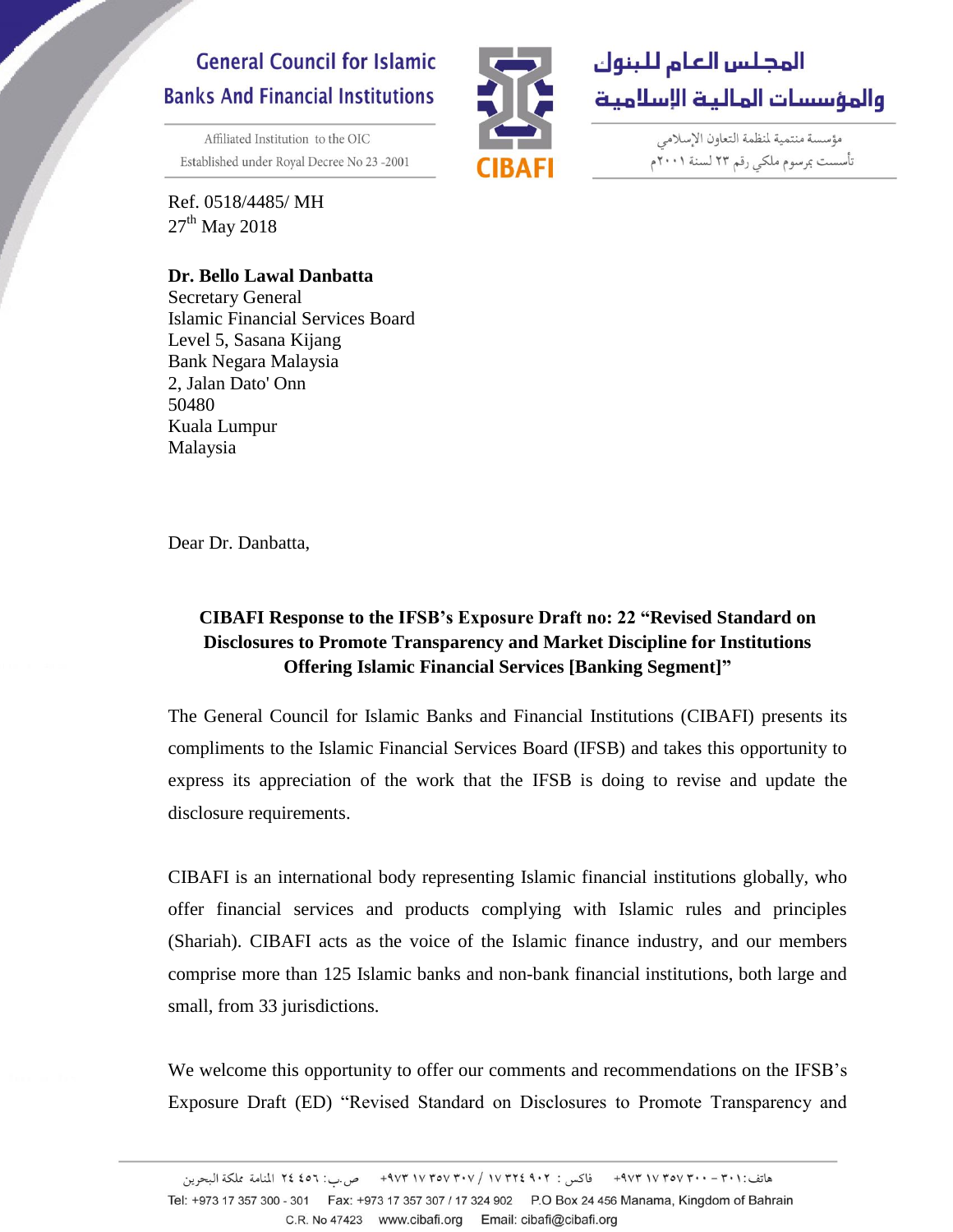Market Discipline for Institutions Offering Islamic Financial Services [Banking Segment]". The comments contained in this letter represent the views of CIBAFI Secretariat and feedback received from our members.

**Firstly**, CIBAFI's members indicate that in some templates, more clarification and guidance on computation would be appreciated. For instance, Template 1: "Key Prudential Regulatory Metrics: Quarterly" needs more clarification on fully loaded expected credit loss (ECL) accounting model, fully loaded ECL accounting total capital, fully loaded ECL accounting model common equity tier 1, fully loaded ECL accounting model tier 1 ratio, and fully loaded ECL accounting model IFSB-15 leverage ratio. Similarly, Template 4: "Geographical Distribution of Private-Sector Credit Exposures Used in the Countercyclical Capital Buffer: Semi-Annual" needs guidance on computation of the Countercyclical buffer amount. On a separate note, some CIBAFI members also raise the question on Countercyclical Capital Buffer (CCB) in the case if the local regulator doesn't impose any requirements for establishing a CCB.

**Secondly,** the ED states in para 69 under step 2 that the IIFS should expand the lines of the balance sheet under the regulatory scope of consolidation from step 1 to show all the components appearing in Template 3 of this Standard. This is because many of the components used to calculate regulatory capital cannot be easily identified from the balance sheet. The ED also states in same para that "It is therefore expected that the level of disclosure in this area will be proportionate to the complexity of the balance sheet and capital structure of the IIFS". However, as each bank may expand lines based on its discretion and provide unnecessary information, it is appreciated to have more specific information on the expansion and the expanded lines in addition to further clarification on the definition of complexity.

**Thirdly,** CIBAFI's members notice that in para 77 (table 8) and para 79 (table 9), the ED refers to the term "general provisions", which is no longer applicable after the introduction of IFRS9 and AAOIFI FAS 30 standards.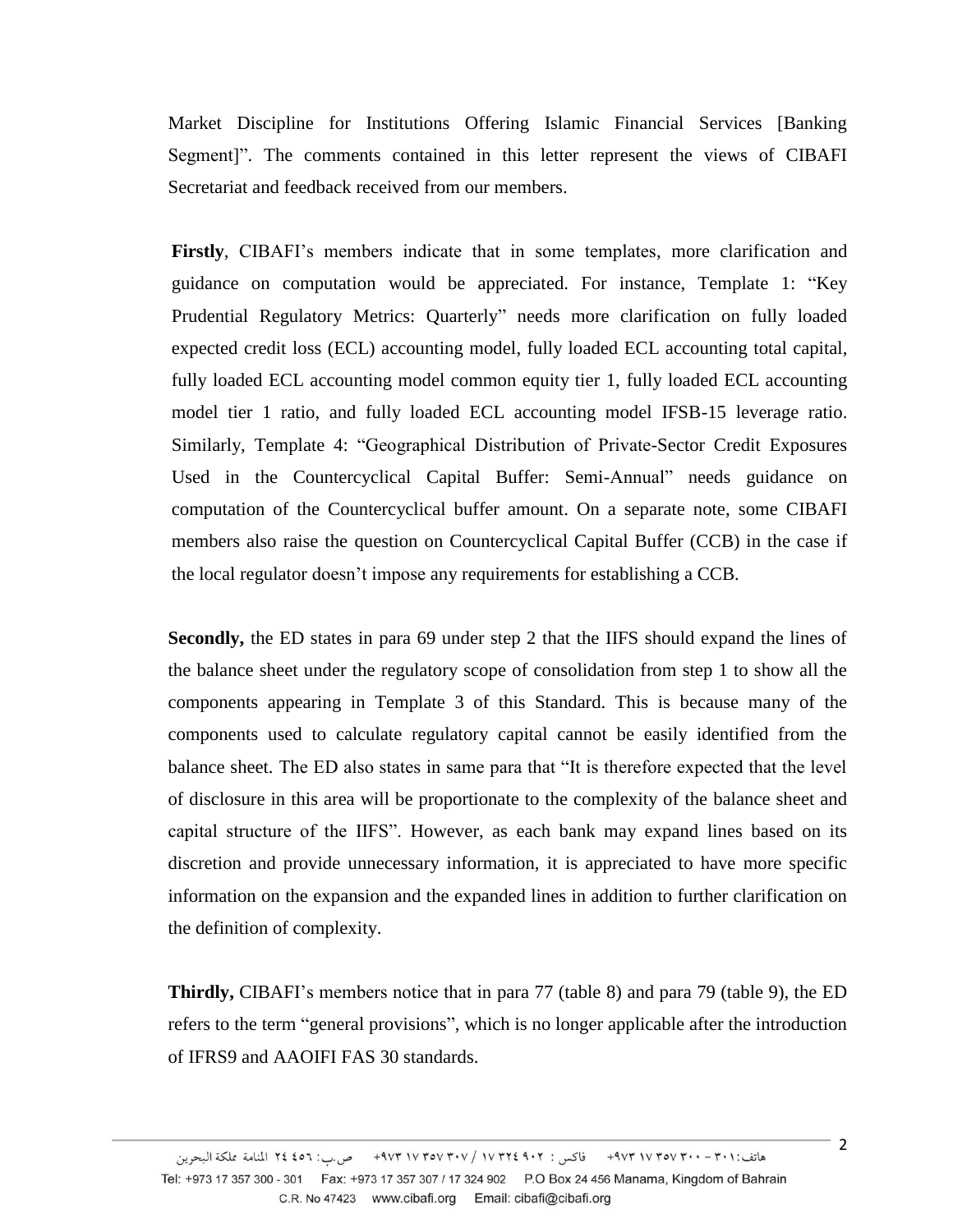**Fourthly**, in para 78 (template 12), some CIBAFI members suggest that it is more appropriate to have two similar tables where one table shall be for exposures in the bank's corporate books and the other for exposures related to unrestricted investment accounts (with the incorporation of the alpha factor). In addition, the members find that in template 12, the "high risk categories" need further clarification regarding what categories and type of exposures are to be included under each category.

**Fifthly**, under para 88, table 17 "Securitisation Exposures in the Banking Book: Semi-Annual", the table provides a set of exposures based on different types of contracts and assets while mentioning only Ijarah, Istisna, Mudarabah, Musharakah and Murabahah. However, the ED indicates that the "IIFS may modify the breakdown and order of rows in the template if a different breakdown would be more appropriate in reflecting their activities", thus the breakdown shall reflect all types of contracts that might be used in securitization. Nevertheless, the ED is silent about the treatment of hybrid securitization which may depend on more than one contract.

**Sixthly**, under the sub-heading "Remuneration", the disclosures required in para 122-124 cover only employees, senior management and Shariah boards; the board of directors' remuneration is not covered here. On the other hand, putting remuneration under the "Risk management, risk exposures and risk mitigation" may not be appropriate. Some CIBAFI members suggest that remuneration may be put under the "General Governance" section.

**Seventhly**, under the heading "Displaced Commercial Risk" in para 130, CIBAFI's members indicate that quantitative disclosures should also include the level of profit smoothing in the past years in order to better assess the earning quality of assets funded by investment accounts.

**Eighthly,** Table 19: "General Governance" indicates that IFIs shall disclose whether they comply in full with the IFSB's Corporate Governance Standard, and if it not, an explanation of any non-compliance should be disclosed. IFIs in many countries follow the